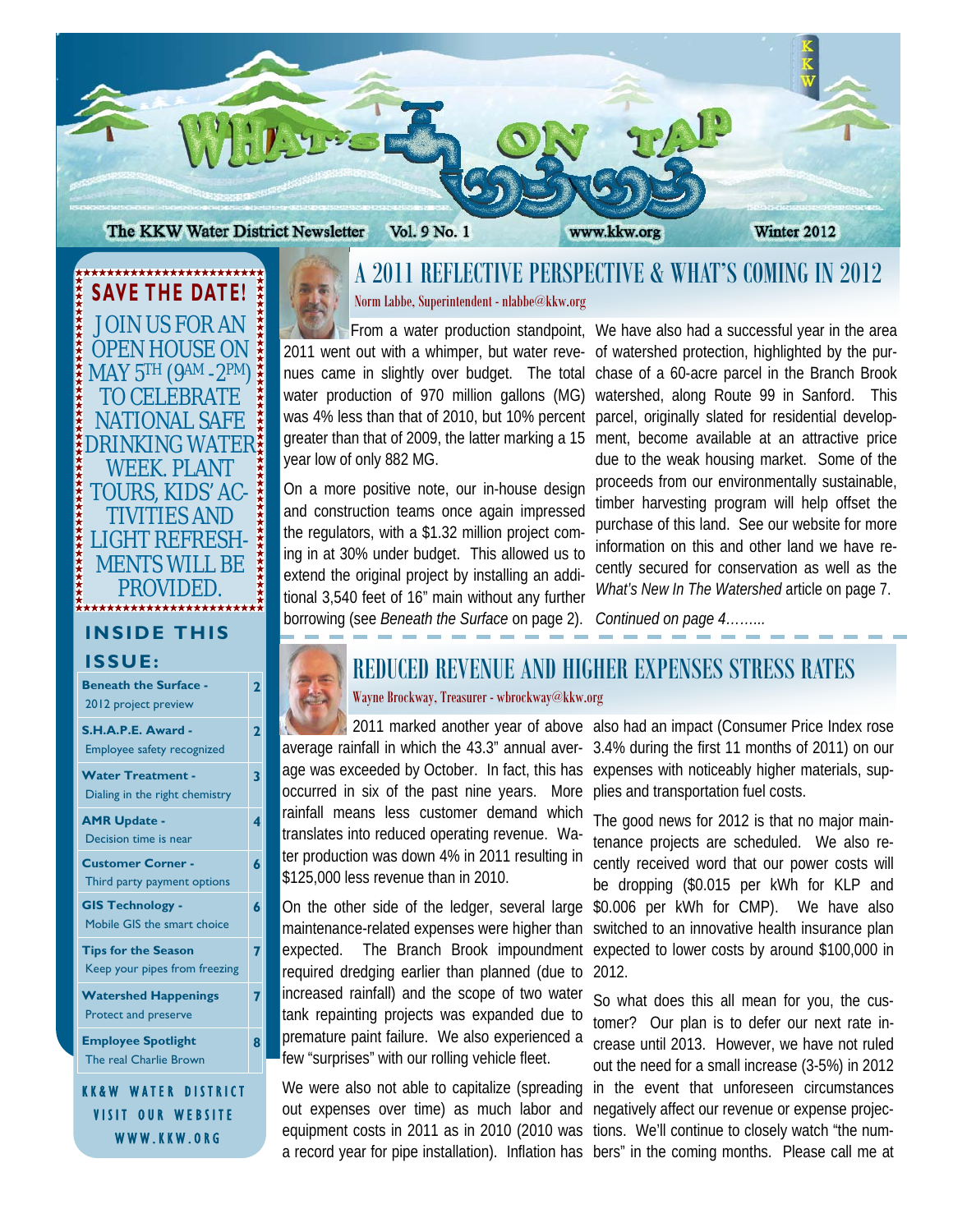#### **PAGE 2**

**We salute those hardy individuals who came before us, toiling under often dangerous conditions in the hot, cold, rain and mud to manually construct the early stages of the District's water system, much of which is still in service today.** 



**1934 - Crew installs new 8" main on Drakes Island Road in Wells.** 



**1938 - Solid ledge trench encountered on So. Main Street in K'port.** 



**1947 - Wooden pilings are driven to support the new settling basins.** 

KK&W WATER DISTRICT VISIT OUR WEBSITE WWW.KKW.ORG

# BENEATH THE SURFACE - DEVELOPING SUSTAINABILITY

**Memory Lane and Cooked Technical Services Director - dgobeil@kkw.org** 

devoting sufficient financial resources to mainassessment of how much money we can realistically expect to devote to our construction program for the upcoming year. We then generate a preliminary list of water main replacement or system improvement projects that need to be done, culled from our long range Master Plan. Cost estimates are prepared and through a logical process of balancing needs to available resources, we arrive at a projected work plan for the upcoming year. Sounds like a reasonable way to arrive at a workable plan, doesn't it? The only fly in the ointment is that the process rarely plays out according to plan. So let me explain.

The KKW distribution system is a sprawling grid, stretching over 21 miles from end to end, that delivers water to seven communities using over 205 miles of water mains. We share space in the roadways of our service territory with sewer utilities, town drainage lines, various conduits,

One of the biggest challenges facing cables and wires, gas lines and miscellaneous this utility (along with all utilities) is finding and other public infrastructure. The roads themtain, replace and upgrade its infrastructure. of Maine (DOT). All of these other entities also Every year's budgeting process begins with an engage in planning for their own project needs selves are controlled by the local towns, or State on an ongoing basis. It has been a longstanding practice of our organization to communicate with these other entities to learn what they are planning in terms of future projects.

> If a town or DOT is planning a road reconstruction project, or if another utility is planning an upgrade or replacement of their facilities, we assess whether there's an opportunity to dovetail one of our projects into an area that is already slated for construction. By coordinating such activities with these other entities, we can realize substantial cost savings and operational efficiencies. Also, while residents are generally supportive of construction activities in their neighborhoods, they also have made it very clear over the years that it is always best to get everything done at the same time, to avoid a protracted multi-year period of construction. *continued on page 5……..*



#### WE'RE IN GREAT S.H.A.P.E. - FOR THE SHAPE WE'RE IN Scott Minor, Assistant Superintendent - sminor@kkw.org

 Employee health and safety is generally not the first thing that our customers think about when the District comes to mind. A safe, good tasting and abundant supply of drinking water, low rates, prompt and courteous customer service, and protecting the watershed are likely to be items of

greater interest.

However, we know that without a healthy and safe workplace for our employees, it would be difficult to deliver all of those "other things" that our customers deserve and expect from their water utility. The goal of providing a



healthy and safe workplace is nice, but achieving this goal is much better. This is why we are so pleased to announce that this past November, the Maine Department of Labor (DOL) renewed our **SHAPE Award** (Safety & Health Award for Public Employers) for another two years.

> The DOL noted **"…..***you have again received the highest honors for promoting and consistently improving conditions for the safety and health of employees."* We just thought you might like to know.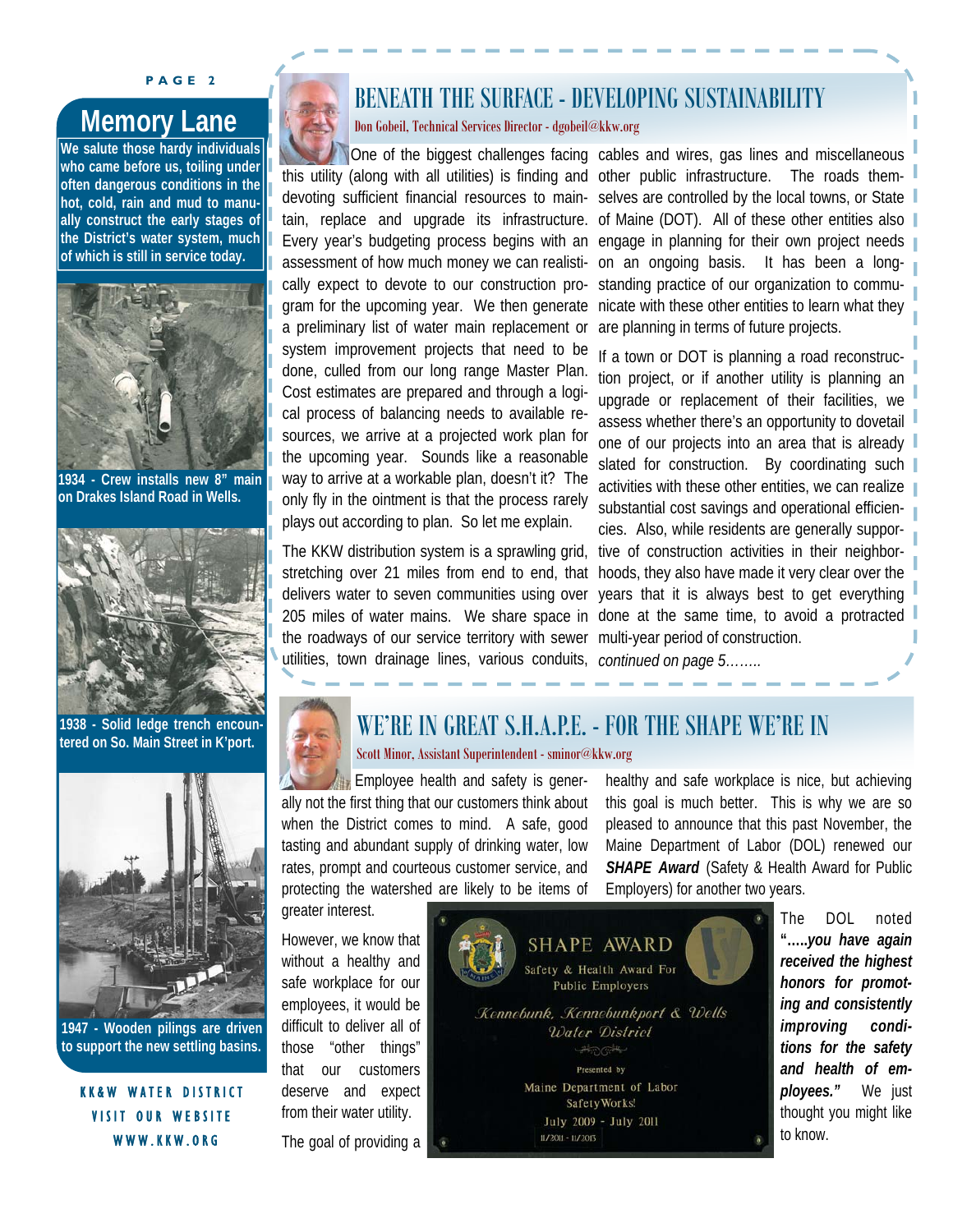

## WATER TREATMENT - CHASING NATURE'S PERFECTION

#### Bill Snyder, Treatment Plant Manager - bsnyder@kkw.org

an abundance of chemicals. We agree but not for the reasons amount of chemicals required in the treatment process. In sumyou may think. The chemicals we use to treat the water are safe mary, the use of more groundwater means less chemical treat-However, chemicals are expensive to use and require precise monitoring. Therefore, after years of research, the Water District is committed to pursuing the use of more and more groundwater.

surface water from Branch Brook or supplementing (during periods of peak demand or emergencies) with surface water purchased from the Biddeford and Saco Water Company.

Surface water, as a single source, always presents treatment challenges due to ever-changing color and turbidity which are affected by runoff from rainfall and snowmelt. Therefore, the treatment of surface water, by its very nature, requires the use of chemicals to remove (via flocculation and sedimentation) undesirable color and suspended particles.

Today, with our present groundwater supply wells, we have the



**Tankless water heaters require minimal space and claim significant cost savings. However, owners are discovering they require regular maintenance to ensure proper operation. Many industry pros and manufacturers recommend these units be serviced annually by a qualified technician to remove calcium deposits that can decrease efficiency and restrict water flow. Calcium deposits can be flushed out of the water heater with vinegar.** 

ability to blend groundwater with surface water in virtually limitless ratios. This may sound easy, but it actually required several treatment process changes to ensure a safe, stable and desirable blended finished water product. These changes were implemented carefully and deliberately, in several phases, via a lengthy pilot process, following regulatory review and approval. The details of this process have been well documented in past editions of this newsletter, which can be found on our website.

A large portion of the U.S. population gets their domes- The operational and cost benefits that we've experienced using tic water from ground sources such as dug or drilled wells. Most groundwater have been so successful that it prompted us to individuals liken the taste of well water to spring water, which can search out and successfully acquire an additional groundwater be attributed to the minerals. Customers also say it's always pref-source. Within a few years, we expect to bring this newest erable to go "natural" and drink water that hasn't been treated with groundwater source on line which will continue to reduce the and actually provide numerous health and aesthetic benefits. ment, reduced operating costs and a more stable water chemistry throughout the distribution system.

In the past, until 2007, the only available source we had was the concerning water quality. The slight smell of chlorine and mineral Although our finished water has been enhanced by blending groundwater, we still receive an occasional customer complaint accumulation within the instantaneous type of hot water heating devices tend to be the most common. All such customer inquiries are investigated by District treatment plant or service personnel. In many cases, the customer's water quality issue is directly related to their internal plumbing (i.e. galvanized pipe, cracked hot water tank linings, electrolysis, lack of maintenance, etc.).

> Please know that the water in our distribution system is an exceptionally safe, high quality product meeting all drinking water rules and regulations. Causes of some common complaints include:

- **Electrolysis:** Occurs when electrical current has influenced corrosion; any grounded electrical device can give off stray current that can cause metals to corrode which will affect water within the pipe. For electrical services grounded to water pipes, have an electrician check for stray current.
- **Dissimilar metals:** This happens within customers' homes when galvanized or iron piping is attached to copper piping resulting in increased dissolved iron in water.
- **Heating loops:** "On demand" heating loops that continuously circulate hot water may precipitate minerals that can be scoured into suspension when water velocity increases.
- **Milky or cloudy water:** Can occur across valve seats in faucets when water is flowing, causing vapor bubbles to form giving the water a milky or cloudy appearance.
- **Particular odors:** Drain traps can give off odors while standing over the sink, and also plastic parts within aerators can react with the chlorine required to disinfect the water, giving off a brief chlorine odor when initially drawing water.

It is our sincere desire and mission to always produce water of the highest quality and at the most reasonable price. Please do not hesitate to contact me at 985-2362 if you have any questions.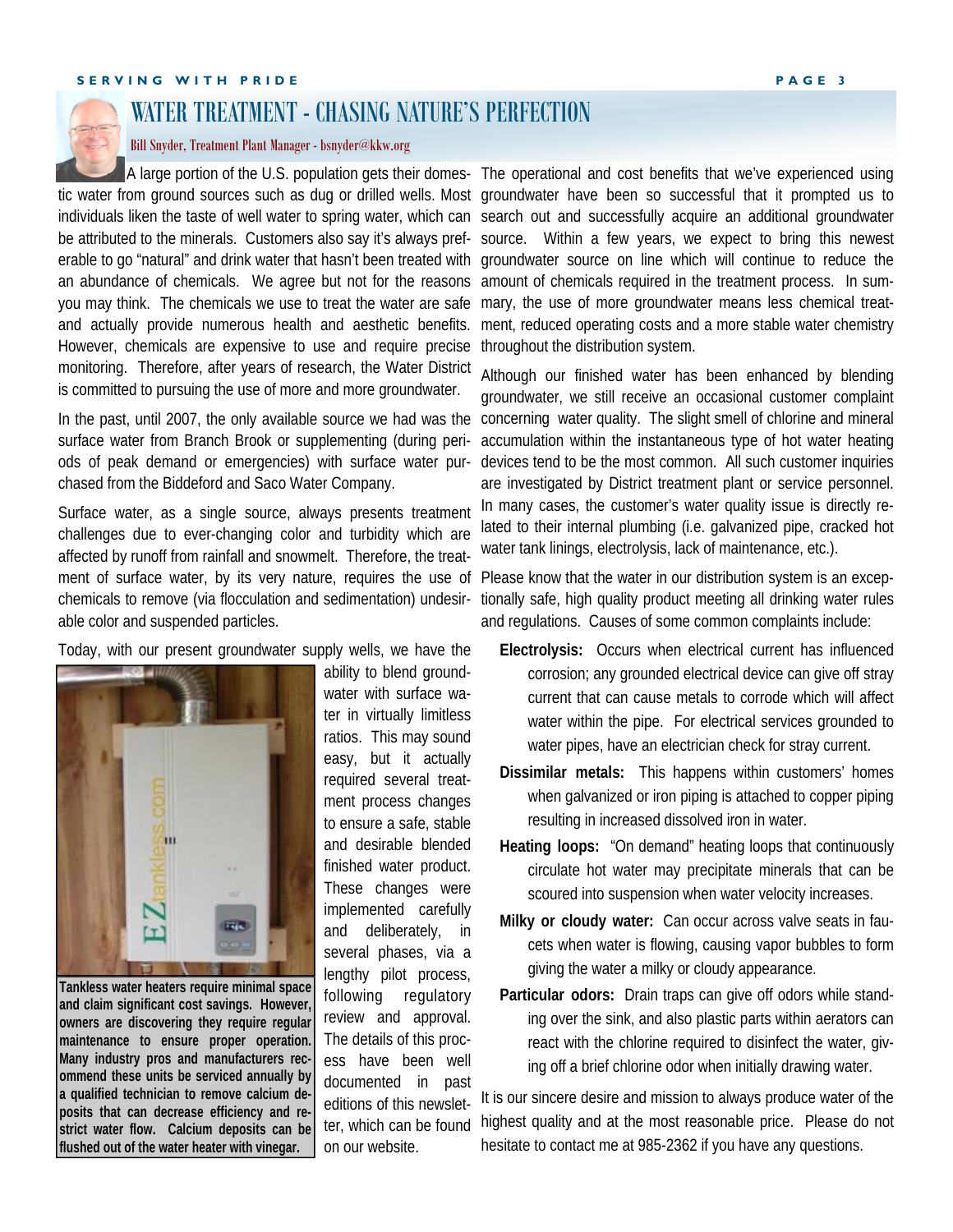

**The new Arundel Booster Station on US Route 1 begins to take shape. Once complete, the new booster will enhance water pressure and fire protection along Route 1 in Arundel. All design and primary construction is being done "inhouse" by District personnel.** 



# *What's this?*

*Perhaps you have noticed the increasing use of these matrix barcode diagrams and wondered what they are. They're called QRcodes, which stands for Quick Response, and they seem to be popping up everywhere. QR codes are used to direct an interested reader to a particular website for more information. If you have a cell phone with a barcode reader application, simply scan the code and check it out. We plan to begin inserting QR codes in future newsletters as a reference tool. But don't worry, any QR code information will also be made available via established formats.* 

# **PAGE 4 REFLECTIVE PERSPECTIVE - Cont'd from page 1**

pears that a rate increase should not be needed reading implementation (see *AMR Update* below) in 2012 unless unforeseen circumstances dictate and our annual construction wrap up and sneak otherwise (see *Reduced Revenue and Higher*  preview (see *Beneath the Surface* on page 2). *Expenses Stress Rates* article on page 1). Despite 2011 revenues being 2% lower than in 2010, we anticipate this will be offset by sizable reductions in several major expense categories for 2012, including employee health insurance, electric power and major maintenance projects. In fact, our recent shift to a creative new health insurance plan will save an estimated \$100,000 per year while maintaining overall health benefits for our valued employees.

providing mobile GIS access for our field person-preference. We really hope to hear from you.

From a financial perspective, at this time it ap- nel (see *GIS* article on page 6), automatic meter

We have lots more to tell you about, including the whether you still want us to produce a summer renewal of our SHAPE safety award (see *Shape*  newsletter versus just posting the CCR on our article on page 2), water quality improvement website. Please either call (985-3385) or send updates (see *Chasing Perfection* on page 3), an email [\(info@kkw.org](mailto:info@kkw.org)) to let us know of your On a final note, the future of this semi-annual newsletter is in your hands. Due to a change in state regulations, we are now only required to post our annual water quality Consumer Confidence Report (CCR) on our website, rather than mailing it to our customers in June. We have historically used this required June mailing as a platform for our summer newsletter edition. At a total cost of about \$7,000 to produce and mail (13,000 copies), we seek your input as to



# AMR UPDATE - PILOT PROGRAM NEARING COMPLETION

Wayne Brockway, Treasurer - wbrockway@kkw.org

*On Tap*, we told you that we had just added a nology) by the end of the first quarter of 2012. second competing automatic meter reading (AMR) pilot program from Datamatic Ltd. to compare with the pilot program already underway with the Badger Meter Company. Both of these systems utilize Fixed Base Network (FBN) technology to remotely collect and transport water meter readings to the main office, resulting in reduced costs and enhanced customer service.

As the name implies, FBN is a permanently in- line stalled network of transmitters and receivers that whereby customers collect meter readings from AMR-capable meters can securely acand send the data to a central computer (for processing) without a field person needed to collect it. The Datamatic system incorporates a unique, low voltage battery-powered, mesh FBN network where the water meters themselves act as repeaters, passing the consumption data to nearby meters until that data makes it back to a main collector. This differs from the Badger Meter system in which each customer meter only transmits its information to a central collection point.

The performance of these two systems is cur-So stay tuned for rently being assessed and evaluated with the goal more information.

In our Summer 2011 edition of *What's* of selecting a vendor (hence, the applicable tech-

Several key factors in the decision making process include total system cost, successful read ratios, and battery life expectancy to name a few. We will also be considering the overall ease of system implementation and the "user friendliness" for our customer service personnel as well as

which vendor provides the best ons y s t e m, cess their water usage data.

Once a decision is made, we plan to install 1,000 meters in 2012, with the total system wide implementation taking up to eight years to complete.

*Did you know …...that AMR (automated meter reading) technology has been around for over 35 years. Ted Paraskevakos, the industry pioneer, was awarded the first U.S. patent in 1974 and launched Metretek, Inc. in 1977. Metretek, Inc. developed and produced the first fully automated, commercially remote meter reading and load management system.*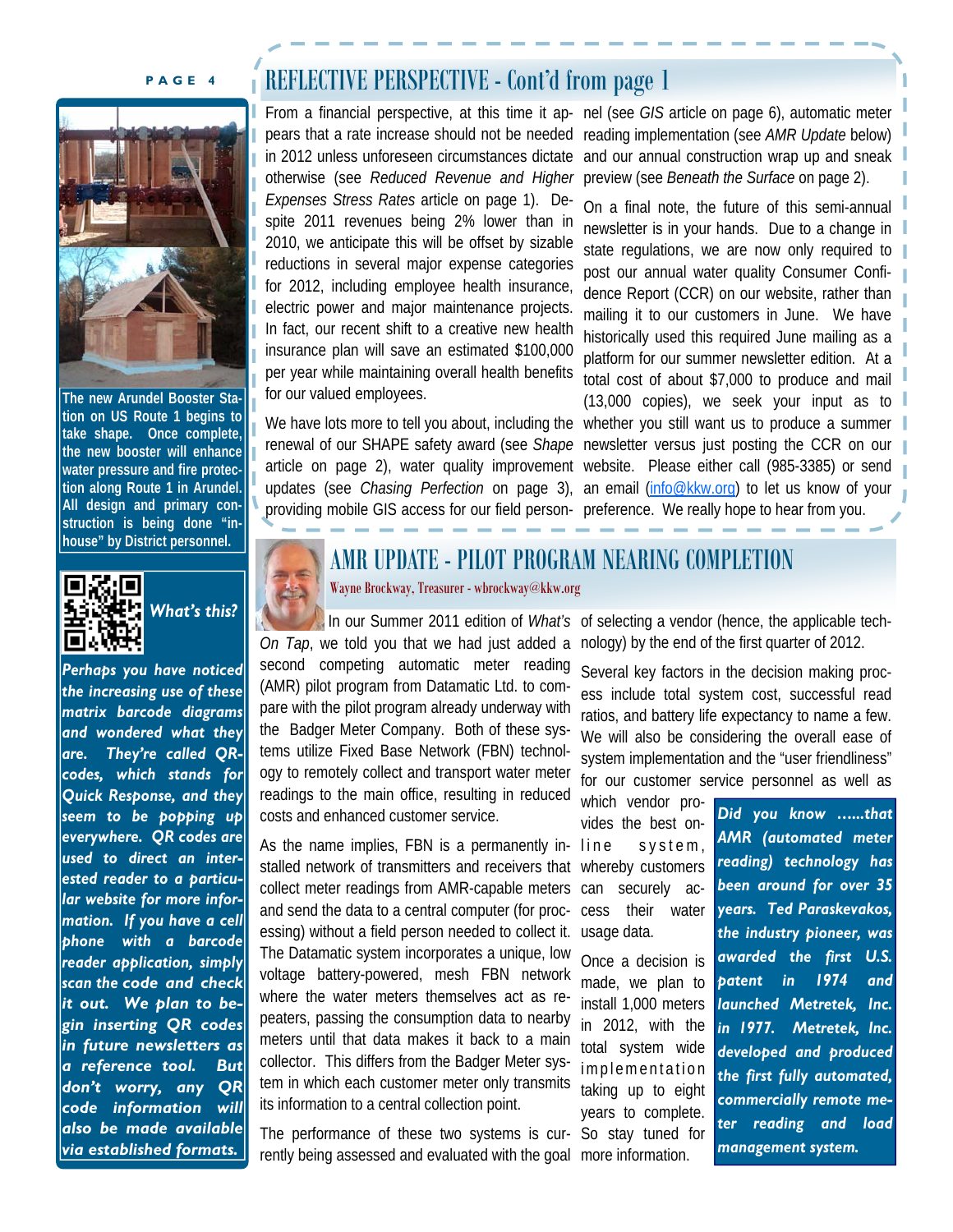#### Beneath the Surface - continued from page 2

Obviously, this process is only suitable for areas where we have a documented or identified need of our own, one that ties into our established Master Plan. Sometimes, it's just not possible to accommodate every project in this manner, often requiring difficult decisions to be made based on priorities and available resources.

Our projected 2012 construction program is a perfect illustration of how this type of coordination can shape a budget as almost our entire work plan reflects a commitment to work with towns and utilities on planned construction projects. These include:

- Replacing nearly 8,000 feet of 8-inch and 10-inch main along Fortunes Rocks Road in Biddeford. This project is in advance of the City of Biddeford's planned road reconstruction project. Because of the size of this project and commitments in other areas, we will split the work between 2012 and 2013. By doing so, it actually benefits the City to the extent that it dovetails better into their fiscal year (July through June), which is not a calendar year such as ours.
- We also plan to install approximately 2,300 feet of new 12 inch water main along Port Road (Route 35) in Kennebunk. This project is being coordinated with the Town of Kennebunk as they continue their efforts to build a sidewalk along Port Road from Durrells Bridge Road to Lower Village.
- The Town of Kennebunk is also in the process of designing a roadway reconstruction project on Western Avenue (Route 99) in the heart of Lower Village, along the busy stretch from "Coopers Corner" down to the Kennebunk River bridge, before entering Kennebunkport. This will result in the replacement of 1,000 feet of old 10-inch main.

And finally, continuing southerly along Western Avenue toward Wells, the DOT is scheduled to begin construction on a new bridge across the Mousam River near Parsons Beach. This project will require us to abandon and remove the 12-inch water main currently on the bridge and install a new 12-inch main in its place. The new main will be installed via a precision directional drilling process that minimizes the environmental impacts associated with the tidal river and surrounding marsh area.

All the projects described above represent a balance between advancing our own priorities for infrastructure work with projects being undertaken by others. All told, these projects, along with a couple other minor ones, represent \$1.2 million planned for 2012, which is a 13% decrease from our 2011 construction budget.

This brings me back to the opening premise of this article; the continuing challenge of financing a sustainable construction program. *Beneath the Surface* articles over the past two years have highlighted the large amount of pipe replacement work accomplished by our organization, financed largely through the Maine

Drinking Water Program State Revolving Loan Program (SRF).

In 2010, the District successfully applied for and received \$2.03 million through this program, which enabled the milestone replacement of the entire Goose Rocks Beach distribution system backbone. That total included a \$391,000 grant (requiring no repayment) with the remaining \$1.64 million balance at 0% interest over 20 years. In 2011, we secured another \$1.3 million (1% interest over 20 years) through the same program that was used to construct the major system expansion needed to reach the area of our newest groundwater supply well on Kimball Lane in Kennebunk. Obviously, financing construction projects via long term debt on an annual basis is not sustainable. However, these attractive funding opportunities came at the right time when we enjoyed historically low long term debt obligations and were in a good position to take advantage of these offerings. For 2012, we will not have access to any SRF money, so our construction program will be financed in the traditional manner (i.e., rates).

Every water utility (and sewer for that matter) has their own phi-

losophy regarding how much infrastructure to renew to maintain their systems. Some utilities approach this process more aggressively than others. The District has historically been one of the leading industry proponents for *designing and constructing*  having an aggressive replacement program in place. It would *main replacement and in*be easy to adopt an *'out of sight, frastructure upgrade proout of mind'* or '*if it ain't broke, don't fix it*' management philosophy. However, we believe that is a shortsighted way to manage a utility and is not in the best interest of our customers or the public. It simply reduces system reliability and stacks the deck against future ratepayers by postponing or *staff to construct a project*  deferring needed replacements.

*Did you know …….. that the District has saved its ratepayers hundreds of thousands of dollars in just the past few years alone by virtually all of its own water jects in house. In fact, the District is so good at what it does that the Maine Drinking Water Program has authorized us as the ONLY public water utility in Maine to use its own funded via the State Re-*

Therefore, we will continue to *volving Loan Program.* 

fund needed improvements in as prudent and responsible manner as possible, while acknowledging the ongoing challenge of balancing rates against infrastructure spending requirements.

As always, please feel free to contact me (985-3385) if you have any questions or would like additional information. You may also wish to visit our website for periodic project updates that are posted throughout the year.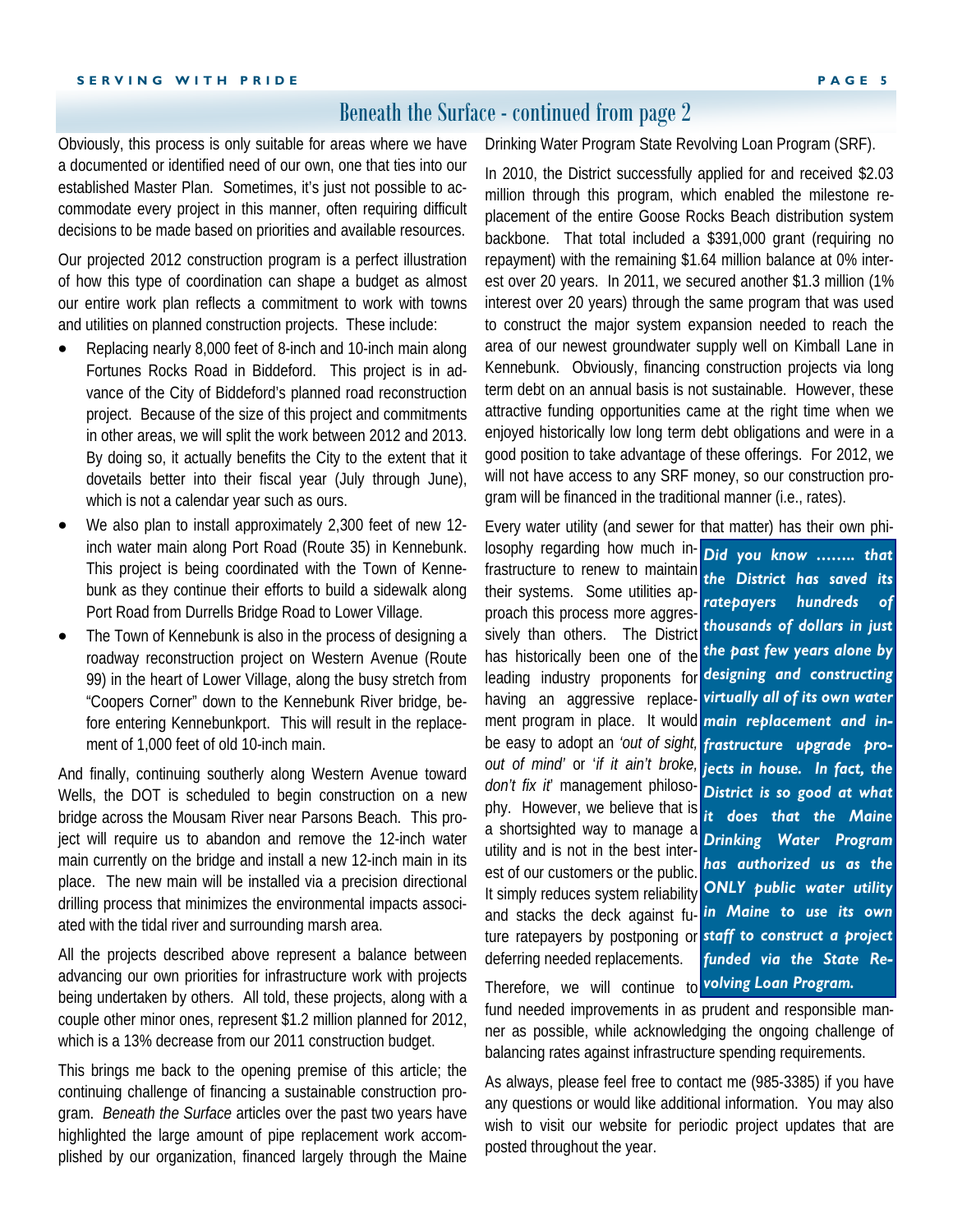#### **PAGE 6**

#### *Change is Good!*

*Soon you will notice some changes to your water bill. There will be a new field called the CID which is a unique number for each customer. In addition, we're issuing new, shorter account numbers to facilitate our new online payment options beginning in April. So please explore these changes with your bill and call us with any questions at 207-985-3385.* 

**OUR MISSION IS TO PROVIDE THE HIGHEST QUALITY DRINKING WATER AND CUSTOMER SERVICE AT A REASONABLE PRICE** 



**The future is now! The District's vehicle mounted computers give field personnel quick access to water system information and customer service records. Gone are the "good old days" of having to call the office, tying up staff's time, to relay such information. Occasionally, field personnel even had to drive to the office to pick up maps or drawings which could be a major hassle in summertime traffic.** 

KK&W WATER DISTRICT VISIT OUR WEBSITE WWW.KKW.ORG



# CUSTOMER CORNER - IN THE CLOUD (INVOICE CLOUD)

Kathleen Chapin, Customer Service Coordinator - kchapin@kkw.org

*Cloud*, will soon be offering additional methods new service include: to make payments and manage your water account. Who is Invoice Cloud you ask? They are a third party, web-based, electronic invoice presentment and processing company who provide automated billing and payment options. Shortly, you will be able to register for this service by simply visiting our website and clicking on the *Customer Service Tab.*

We want to make paying bills easier for you, but don't have the payment systems required to display, process and store financial information. Therefore, we have selected Invoice Cloud, a well respected third party to provide this service.

Their product is very easy to use and they procustomer data collected is double encrypted and your needs.

Great news for those of you that stored on secure servers. No data is ever sold have been asking for online payment capability. or released for any purpose other than to com-The Water District, in partnership with *Invoice*  plete your transaction. Several benefits of this

- -No signup cost or postage.
- -Access, view and pay your water bill online, at your convenience.
- -Option for paperless billing delivered straight to your email address.
- -Pay with electronic check at no cost or credit/ debit card (a third party fee may apply).
- -Option to pay immediately, schedule a payment or sign up for Auto-Pay.
- -You'll have 5-6 more days to use your money than most banks' bill payment services.

vide the highest level of security available. All tion while we explored the best way to serve We expect to begin offering this new bill payment method for all bills issued after April 1, 2012. Thanks for your patience and considera-



# TAKING IT TO THE STREETS - MOBILE GIS, A CLEAR WINNER

Justin Richardson, GIS Coordinator - jrichardson@kkw.org

tal mapping of our water system, aerial photog- that we've deployed, employees can obtain pertiinformation from one source.

office had access to the GIS system. However, been very affordable. The touch screen comby equipping our trucks with computer netbooks puter netbooks and GPS antennas are both facloaded with our GIS information, this technology tory refurbished items, with full warranties, at a is now available to our field personnel. The addition of an external GPS antenna to the netbook enables the GIS map to automatically display where the employee is located, allowing them Other utilities have deployed similar mobile GIS quick access to data related to their location.

Previously, an employee in the field needing water system or customer information would We'll continue to seek out technologies that enhave to call the main office to have someone hance our efficiencies and customer service.

Geographic Information Systems look up the information which would either be (GIS) continue to advance at KKW. We have relayed back over the phone or the employee scanned paper documentation and maps and would have to take time and drive back to the have integrated this digital information with digi- office. Now, thanks to the mobile GIS solution raphy and customer billing information. By incor- nent information anywhere they are in a matter porating all of these different datasets into the of seconds. As a result, everyday tasks have GIS, we can efficiently access vast amounts of become much more efficient, resulting in greater productivity in the field and in the office.

In the past, only a few employees in the main The cost of implementing this technology has combined cost of only \$325. All of the GIS data, program customization, vehicle installation and employee training were developed in-house. solutions costing between \$5,000 and \$10,000 per unit.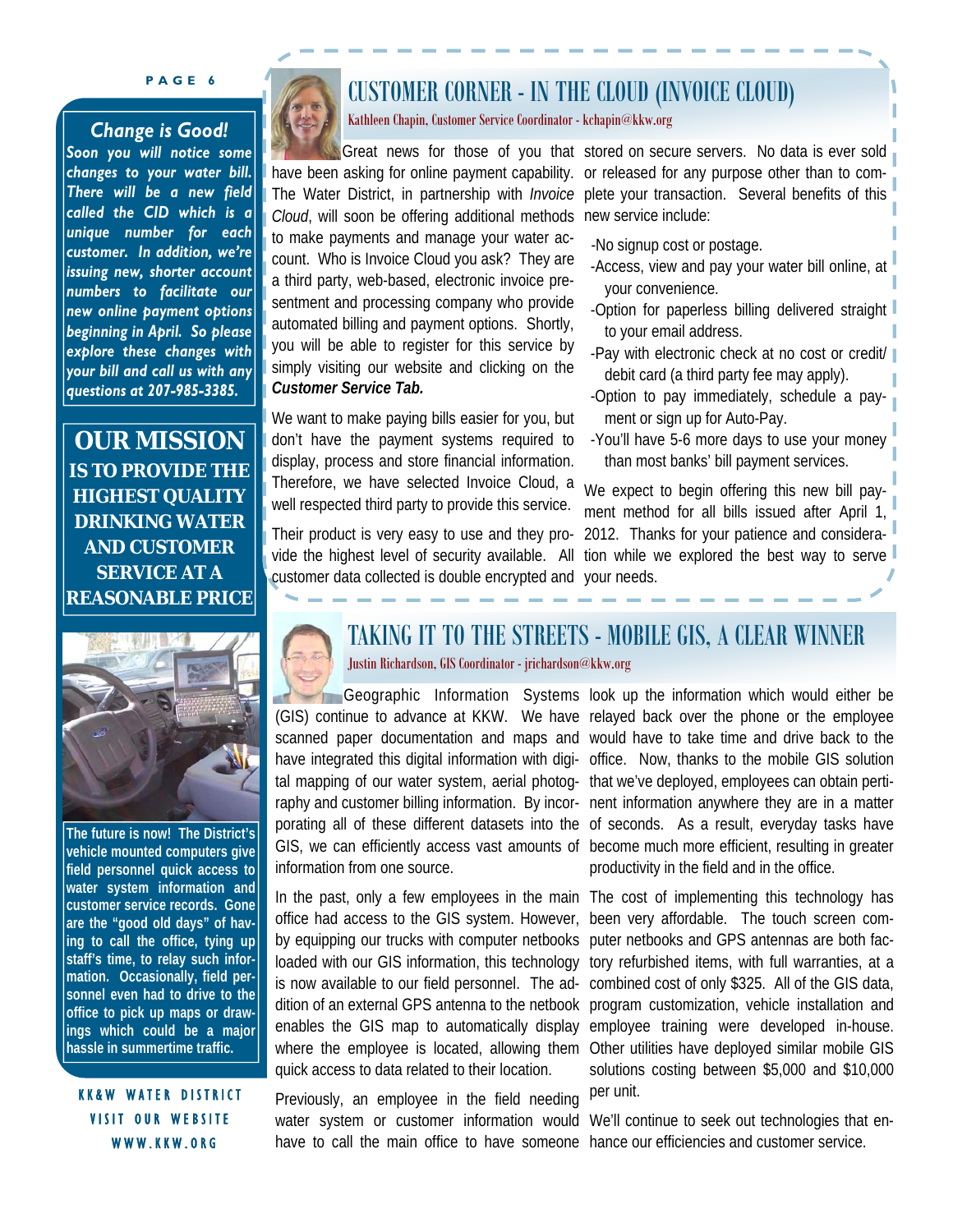

# FROZEN PIPES ARE NO LAUGHING MATTER - PRECAUTION IS THE KEY

Paul Cote, Assistant Distribution Manager - pcote@kkw.org

 Many water meters and pipes are located in basements, crawl spaces, and areas that are poorly heated or un- $\leftrightarrow$ heated, where cold winter temperatures could cause them to freeze and rupture. As you may know, it is the customer's responsibility to protect the meter and piping within their property from freezing. If the meter freezes and breaks, the District will replace the meter and bill the customer for the cost, which can easily reach \$150 or more. If the customer's service line or interior piping freezes or breaks, it is their responsibility to make the repairs.

Unfortunately, every year we have customers that experience the inconvenience and cost of frozen plumbing. Here are a few tips and precautions to help you avoid becoming a victim:

- $\div$  Eliminate drafts in crawl spaces.
- $\triangleleft$  Repair broken and cracked windows and doors.
- $\div$  Tightly close exterior windows and doors.
- $\leftarrow$  Insulate exterior walls.
- $\div$  Be sure to keep fuel levels adequate.
- $\div$  Don't turn your heat down too low if there is a danger of a deep freeze, typically below 15 degrees F.
- Check where your meter and pipes are installed, keeping in If you are unable to mind that it is colder near floors and foundation walls.
- Ask your local plumbing supplier about materials to insulate meter, consult a lipipes and meters. If your meter is installed in a potentially cold area, take extra care to ensure the meter is insulated.
- $\div$  If pipes or the water meter are in a closed cabinet against an outside wall, insulate the wall and open the cabinet to allow



### WHAT'S NEW IN THE WATERSHED?

#### Greg Pargellis, Chief Operator - gpargellis@kkw.org

Much has been happening this past year on our nearly 2,000 acres of the Branch Brook watershed land. Preservation and proper management of watershed land is key to protecting our source drinking water from the potentially harmful effects of **unauthorized activities, agricultural operations and development.** 

The most exciting thing to happen was a 60-acre purchase of land I in Sanford, which will forever protect another piece of our watershed. This parcel, located on the Sanford-Kennebunk town line between Route 99 and the Old County Road, is a nice, flat mixed forest that will continue to aid in the safe recharge of groundwater for Branch Brook. In addition, a significant tributary on this property that feeds Branch Brook is now also safe and protected.

Also, you may have noticed that the District conducted another most of the large, beautiful white pine on this lot had developed Please call me at 985-2362 if you notice any suspicious activity or weak and brittle centers; meaning they would have come down if you have any questions regarding the Branch Brook watershed.

warmer air to reach them.

- Disconnect outside water hoses. Water left in the hose can freeze and damage the pipe going into your house.
- If you are not going to be home for several days during cold weather, arrange to have someone visit periodically and turn on a faucet to ensure that the water is still flowing.

#### **If your service line, piping or meter freezes:**

Open a faucet near the frozen point to get water flowing and to release pressure.

**←** Direct a hair dryer or heat lamp on the frozen pipe or water meter.

NEVER thaw a frozen pipe or meter with an open flame. This is not only a fire hazard, but could also cause a steam explosion.

thaw the frozen pipes or censed plumber.



**The base plate on this 5/8" meter is rated for 150 psig but was no match for the forces caused by freezing. Replacing a frozen meter like this could set a customer back over \$150.** 

We hope you find these cold weather tips helpful in avoiding the inconvenience and expense of freeze-ups. Please do not hesitate to contact me at 985-3385 if you have any questions.

during a storm and contributed to erosion problems into the Brook.

A second harvest was done in Sanford on some of the old Lavalley Lumber Company property, which the District now owns. We removed thin stands of grey birch to let the white pine naturally regenerate these areas, and also thinned the hardwood forests to help create a mixed forest with white pine. The pine tends to hold the soils better and helps the general water quality of the Brook. The net revenue from both timber harvests in 2011 was \$33,392.

timber harvest on Route 9A in Wells. It's a good thing we did, as toring areas of concern, especially where ATV traffic is present. Lastly, the District has been using game cameras in an effort to monitor activities within the watershed and it's been interesting to see what is going on out there. There's a lot more activity than we previously thought; including some interesting behavior, most of which appears harmless to the watershed. We will continue moni-